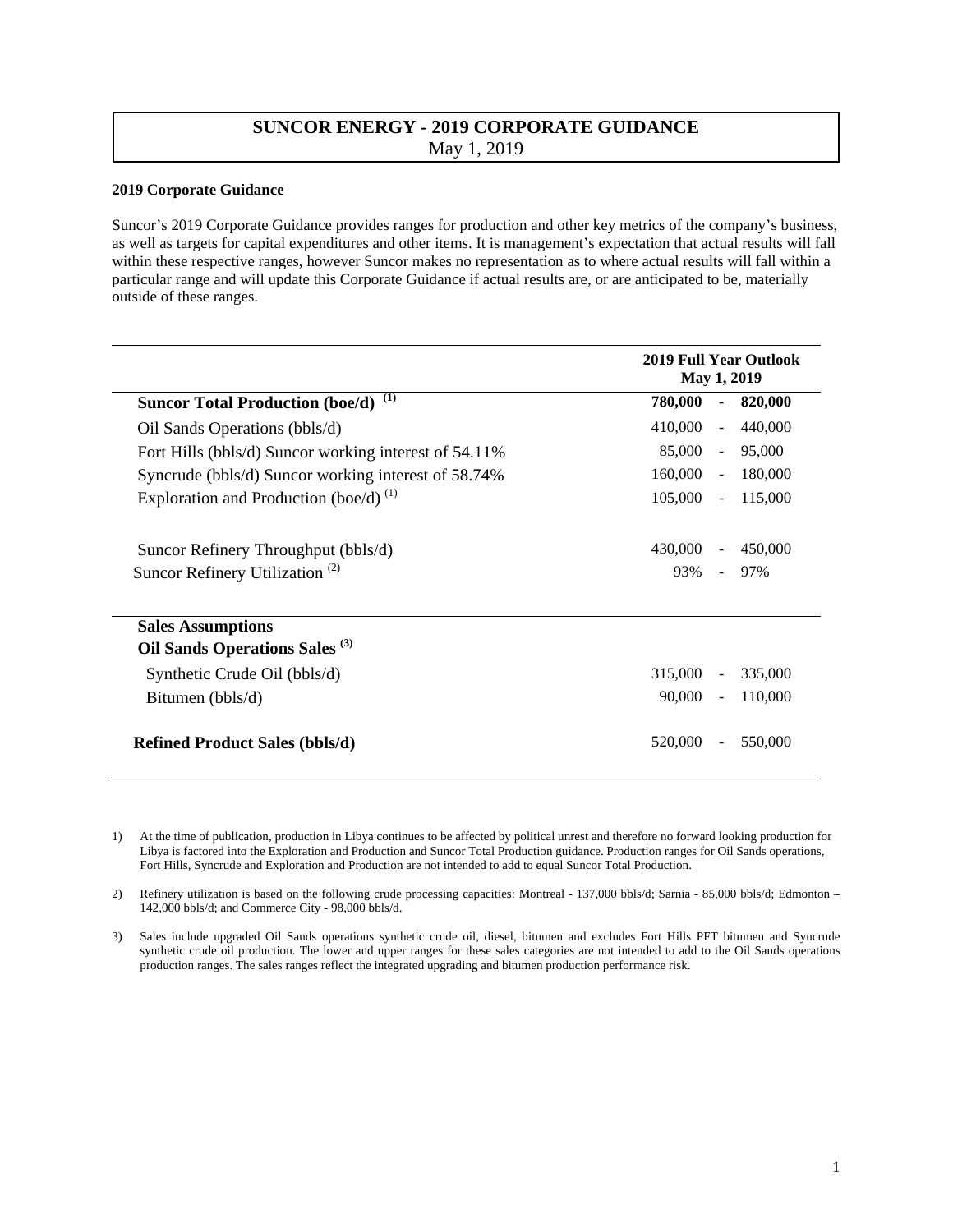## **Capital Expenditures (4)**

| (C\$ millions)            | 2019 Full Year<br>Outlook<br>May 1, 2019 | % Economic<br>Investment <sup>(5)</sup> |
|---------------------------|------------------------------------------|-----------------------------------------|
| <b>Upstream Oil Sands</b> | 3,050<br>3,400<br>$\sim$                 | 17%                                     |
| Upstream E&P              | 1,000<br>1,200<br>۰.                     | 97%                                     |
| <b>Total Upstream</b>     | 4,050<br>4,600<br>۰                      | 38%                                     |
| Downstream                | 700<br>775<br>$\blacksquare$             | 23%                                     |
| Corporate                 | 150<br>225<br>$\blacksquare$             | 53%                                     |
| <b>Total</b>              | 4,900<br>5,600                           | 37%                                     |

|                                                           | 2019 Full Year<br>Outlook May 1, 2019 |  |
|-----------------------------------------------------------|---------------------------------------|--|
| <b>Other Information</b>                                  |                                       |  |
| Oil Sands Operations Cash Operating Costs (\$/bbl) (6)(9) | \$26.50<br>\$24.00<br>$\overline{a}$  |  |
| Fort Hills Cash Operating Costs (\$/bbl) (7)(9)           | \$23.00<br>\$26.00<br>$\blacksquare$  |  |
| Syncrude Cash Operating Costs (\$/bbl) (8)(9)             | \$33.50<br>\$36.50<br>$\sim$ $-$      |  |
| Current Income Taxes (C\$ millions)                       | \$1,400<br>\$1,700<br>$\sim$ $^{-1}$  |  |
| Canadian Tax Rate (effective)                             | 27%<br>28%<br>$\Delta \phi$           |  |
| US Tax Rate (effective)                                   | 23%<br>24%<br>$\sim$ 10 $\,$          |  |
| UK Tax Rate (effective)                                   | 37%<br>42%<br>$\sim$                  |  |
| Average Corporate Interest Rate                           | 5%<br>6%<br>$\sim$                    |  |
| Oil Sands Operations Crown Royalties <sup>(10)</sup>      | 2%<br>4%<br>$\sim$                    |  |
| Fort Hills Crown Royalties <sup>(10)</sup>                | 3%<br>1%<br>$\sim$                    |  |
| Syncrude Crown Royalties <sup>(10)</sup>                  | 12%<br>9%                             |  |
| East Coast Canada Royalties <sup>(10)</sup>               | 17%<br>21%                            |  |
| <b>Business Environment</b>                               |                                       |  |
| Oil Prices - Brent, Sullom Voe (\$US/bbl)                 | \$66.00                               |  |
| WTI, Cushing (\$US/bbl)                                   | \$58.00                               |  |
| WCS, Hardisty (\$US/bbl)                                  | \$44.00                               |  |
| Refining Margin - NY Harbor 3-2-1 crack (\$US/bbl)        | \$17.00                               |  |
| Natural Gas Price - AECO - C Spot (\$CAD/GJ)              | \$1.70                                |  |

4) Capital expenditures exclude capitalized interest of approximately \$150 million.

5) Balance of capital expenditures represents Asset Sustainment and Maintenance capital expenditures. For definitions of Economic Investment and Asset Sustainment and Maintenance capital expenditures, see the Capital Investment Update section of Suncor's Management's Discussion and Analysis dated May 1, 2019 (the "MD&A").

Exchange Rate (CADUSD) 0.76

6) Oil Sands operations cash operating costs per barrel are based on the following assumptions: production volumes, sales mix, and average natural gas prices as described in the tables above.

7) Fort Hills cash operating costs per barrel are based on the following assumptions: production volumes and average natural gas prices as described in the tables above.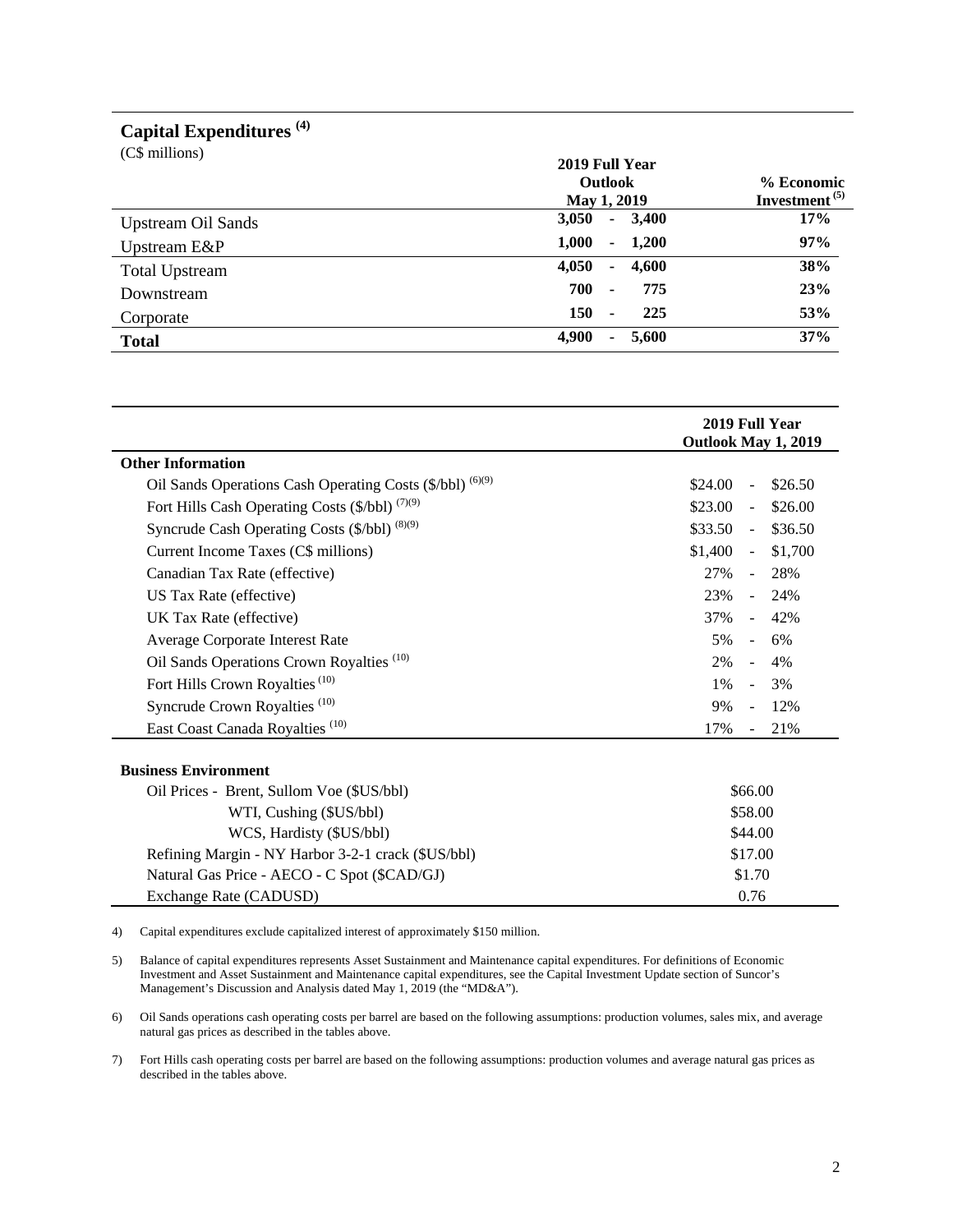- 8) Syncrude cash operating costs per barrel are based on the following assumptions: production volumes, sales mix, and average natural gas prices as described in the tables above.
- 9) Oil Sands operations cash operating costs, Fort Hills cash operating costs and Syncrude cash operating costs are non-GAAP financial measures. Non-GAAP financial measures are not prescribed by GAAP and therefore do not have any standardized meaning. Users are cautioned that these measures may not be fully comparable to one another or to similar information calculated by other entities due to differing operations. For more information, see the Cash Operating Costs and Non-GAAP Financial Measures Advisory sections of the MD&A. Both sections are incorporated by reference herein.
- 10) Reflected as a percentage of gross revenue.

--------------------------------------------------------------------------------------------------------------------------------

Suncor's 2019 Full Year Outlook is comprised of forward-looking statements and information (collectively, "forward-looking statements"). All forward-looking statements for the 2019 fiscal year are based on Suncor's current expectations, estimates, projections and assumptions that were made by the company in light of its experience and its perception of historical trends including: expectations and assumptions concerning the accuracy of reserves and resources estimates; commodity prices and interest and foreign exchange rates; the performance of assets and equipment; capital efficiencies and cost-savings; applicable laws and government policies; future production rates; the sufficiency of budgeted capital expenditures in carrying out planned activities; the availability and cost of labour, services and infrastructure; the satisfaction by third parties of their obligations to Suncor; the development and execution of projects; and the receipt, in a timely manner, of regulatory and third-party approvals. Forward-looking statements are not guarantees of future performance and involve a number of risks and uncertainties, some that are similar to other oil and gas companies and some that are unique to our company. Suncor's actual results may differ materially from those expressed or implied by our forward-looking statements and you are cautioned not to place undue reliance on them.

Assumptions for the Oil Sands operations, Syncrude and Fort Hills 2019 production outlook include those relating to reliability and operational efficiency initiatives that the company expects will minimize unplanned maintenance in 2019. Assumptions for the Exploration and Production 2019 production outlook include those relating to reservoir performance, drilling results and facility reliability. Factors that could potentially impact Suncor's 2019 corporate guidance include, but are not limited to:

- Bitumen supply. Bitumen supply may be dependent on unplanned maintenance of mine equipment and extraction plants, bitumen ore grade quality, tailings storage and in situ reservoir performance.
- Third-party infrastructure. Production estimates could be negatively impacted by issues with third-party infrastructure, including pipeline or power disruptions, that may result in the apportionment of capacity, pipeline or third-party facility shutdowns, which would affect the company's ability to produce or market its crude oil.
- Performance of recently commissioned facilities or well pads. Production rates while new equipment is being brought into service are difficult to predict and can be impacted by unplanned maintenance.
- Unplanned maintenance. Production estimates could be negatively impacted if unplanned work is required at any of our mining, extraction, upgrading, in situ processing, refining, natural gas processing, pipeline, or offshore assets.
- Planned maintenance events. Production estimates, including production mix, could be negatively impacted if planned maintenance events are affected by unexpected events or are not executed effectively. The successful execution of maintenance and start-up of operations for offshore assets, in particular, may be impacted by harsh weather conditions, particularly in the winter season.
- Commodity prices. Declines in commodity prices may alter our production outlook and/or reduce our capital expenditure plans.
- Foreign operations. Suncor's foreign operations and related assets are subject to a number of political, economic and socio-economic risks.
- Government Action. This guidance reflects the production curtailments imposed by the Government of Alberta. Further action by the Government of Alberta regarding production curtailment may impact Suncor's Corporate Guidance and such impact may be material.

Suncor's News Release dated May 1, 2019, the MD&A, and Suncor's most recently filed Annual Information Form, Form 40-F, Annual Report to Shareholders and other documents it files from time to time with securities regulatory